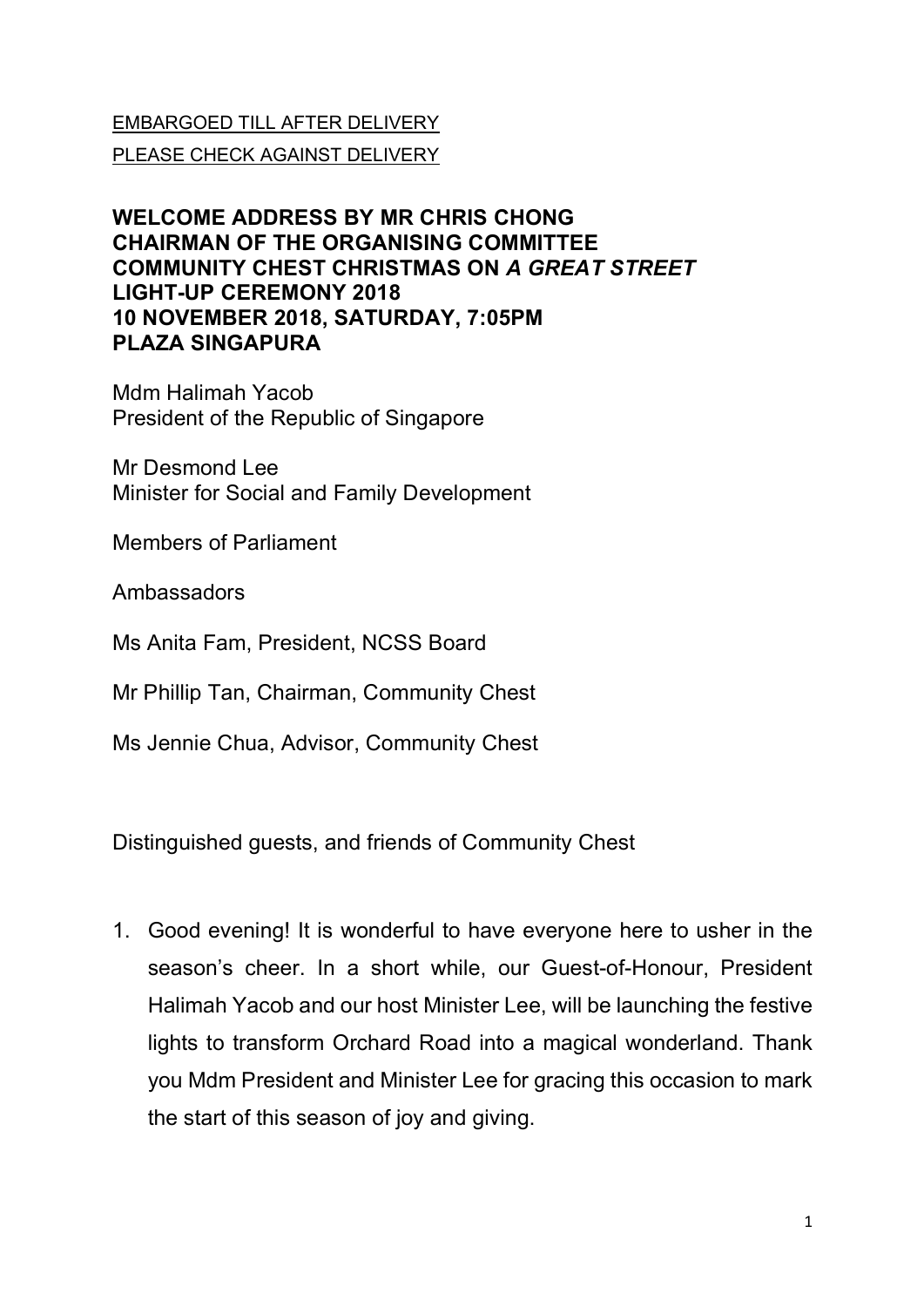- 2. This year, the Community Chest Christmas on *A Great Street* Light-Up Ceremony is into its  $35<sup>th</sup>$  year. We are very grateful to our coorganiser, Orchard Road Business Association, for their unwavering support. Every year, we are given this valuable platform to raise funds to benefit about 80 social service organisations supported by Community Chest. Our heartfelt thanks go to the Singapore Tourism Board too for supporting this event. Not forgetting our long-standing partner and main sponsor, Hitachi Group of Companies in Singapore. It is with your continued support that Community Chest is able to empower and transform lives.
- 3. I would also like to express our appreciation to our other corporate donors - Propnex Realty, United Overseas Bank Limited, Singapore Press Holdings Limited, StarHub Ltd, Evangel Family Church Ltd, Daikin Airconditioning (Singapore) Pte Ltd, Fu Lu Shou Si Mian Fo Pte Ltd, State Street Bank and Trust Company; corporate partners - Plaza Singapura, Hanbaobao Ptd Ltd (Licensee of McDonald's), PappaRich Group Singapore Pte Ltd, Singapore Red Cross and The Boys' Brigade Singapore - who have helped to make the event possible, and all who have contributed in one way or another to this event. Thank you.
- 4. With all your support, our social service users have been enabled to lead independent and dignified lives. Your kind donations have helped to fund the various programmes supported by Community Chest including those that promote inclusive hiring. Through these programmes, persons with disabilities and persons with mental health conditions are able to be employed and contribute actively to our community.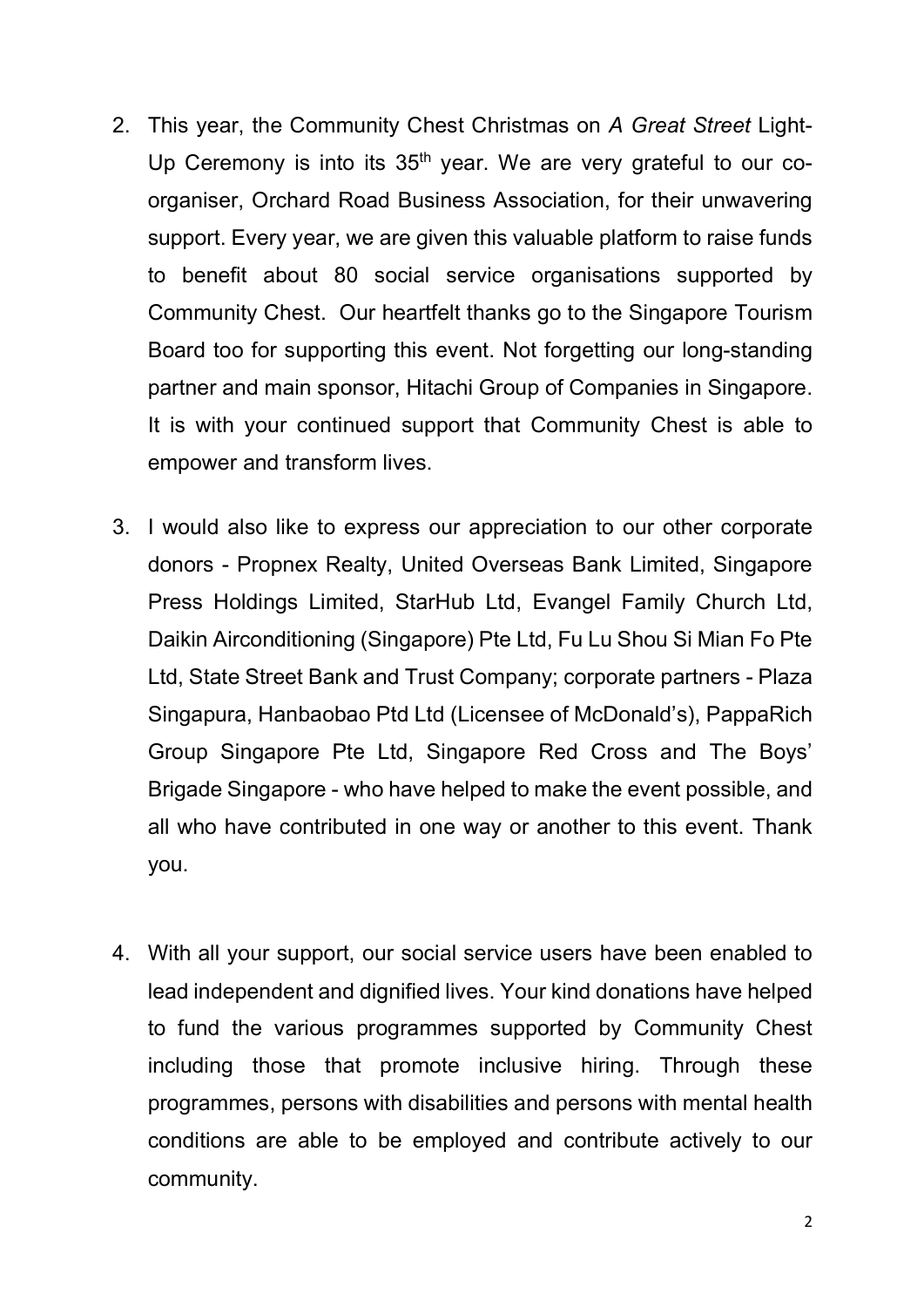- 5. We would like to make special mention of McDonald's Singapore, United Overseas Bank Limited and Hotel Jen Orchardgateway by Shangri-La as employers who have taken the lead to embrace inclusive practices at their workplaces. Thank you for providing employment opportunities and enabling social service users to contribute at the workplace and realise their full potential.
- 6. Many of the service users who are employed at these workplaces had graduated from special education schools supported by Community Chest. One of them is Mr Lim Han Ming who is currently employed as a service crew with McDonald's Singapore. Han Ming graduated from APSN Delta Senior School and has worked with McDonald's since 2016. According to his supervisors, he is an independent worker who would practice constantly to grill the meat patty to "perfection". When he is not working, this budding animator is taking courses in game design to pursue his passion in animation.
- 7. With support from the people, private and public sector, Han Ming is leading an independent life and pursuing his dreams. This is testament to our community's efforts in coming together to build an inclusive society. Going forward, we can empower many more social service users like Han Ming to contribute actively to society.
- 8. We would like to take this opportunity to thank CapitaLand for offering this space at Plaza Singapura to host Community Chest's annual Christmas Light-Up Ceremony for the first time. This year, the company has commissioned Mr Jovan Neo – a special needs artist with The Art Faculty – to design its popular Christmas gift wrappers